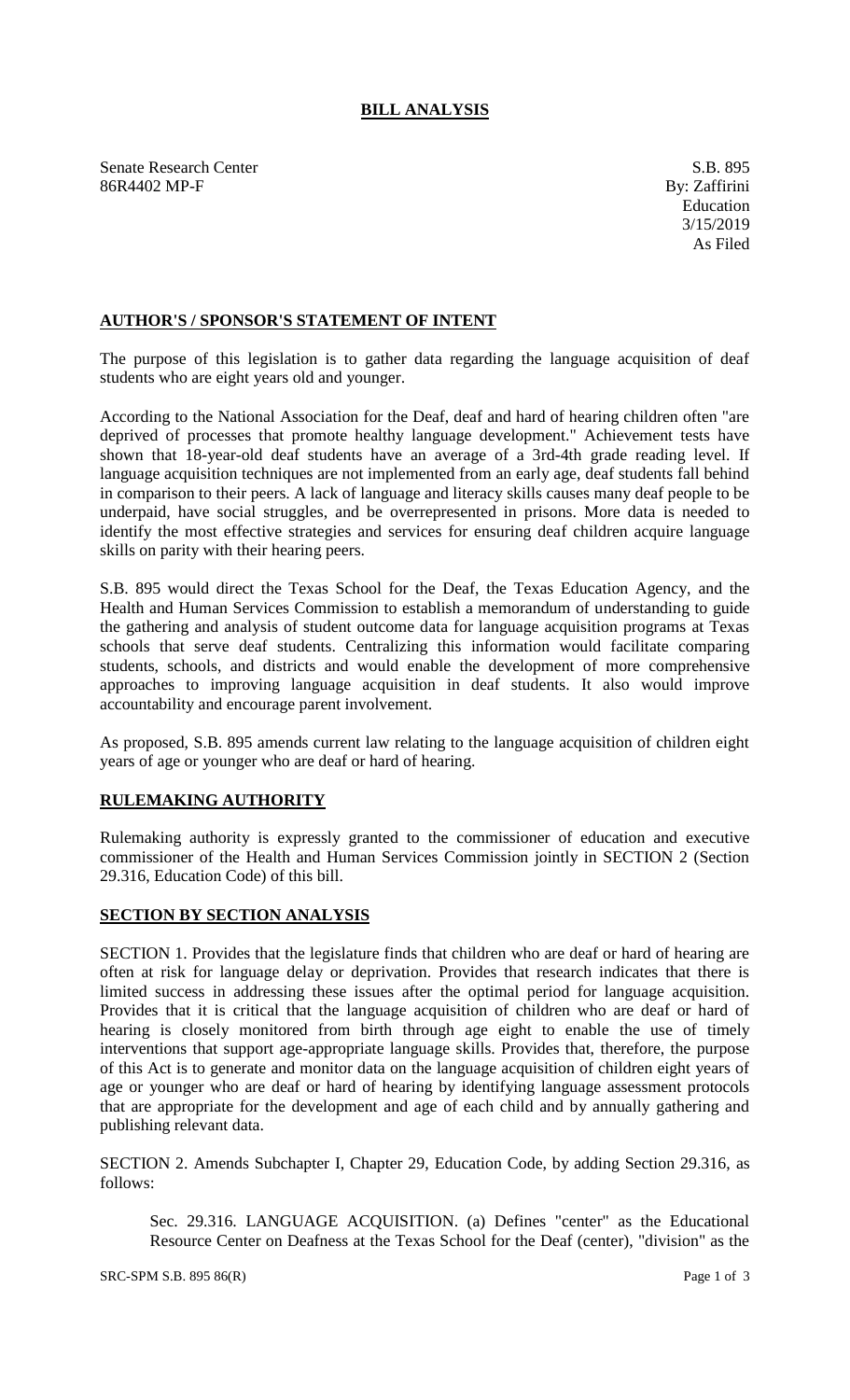Division for Early Childhood Intervention Services of the Health and Human Services Commission (division; HHSC), and "language acquisition" as expressive and receptive language acquisition and literacy development in English, American Sign Language, or both, or, if applicable, in another language primarily used by a child's parent or guardian, and is separate from any modality used to communicate in the applicable language or languages.

(b) Requires the commissioner of education and the executive commissioner of HHSC (commissioner; executive commissioner) jointly to ensure that the language acquisition of each child eight years of age or younger who is deaf or hard of hearing is regularly assessed using a tool or assessment determined to be valid and reliable as provided by Subsection (e).

(c) Requires the Texas Education Agency (TEA), the division, and the center jointly, not later than July 31 of each year, to prepare and post on TEA's, the division's, and the center's respective Internet websites a report on the language acquisition of children eight years of age or younger who are deaf or hard of hearing. Requires the report to:

(1) include:

(A) existing data reported in compliance with federal law regarding children with disabilities; and

(B) information relating to the language acquisition of children who are deaf or hard of hearing and also have other disabilities;

(2) state for each child:

(A) the instructional arrangement used with the child, as described by Section 42.151 (Special Education), including the time the child spends in a mainstream instructional arrangement;

(B) the specific language acquisition services provided to the child, including:

(i) the time spent providing those services; and

(ii) a description of any hearing amplification used in the delivery of those services, including:

(a) the type of hearing amplification used;

(b) the period of time in which the child has had access to the hearing amplification; and

(c) the average amount of time the child uses the hearing amplification each day;

(C) the tools or assessments used to assess the child's language acquisition and the results obtained;

(D) the preferred unique communication mode used by the child at home; and

(E) the child's age, race, and gender, the age at which the child was identified as being deaf or hard of hearing, and any other relevant demographic information the commissioner determines to likely be correlated with or have an impact on the child's language acquisition;